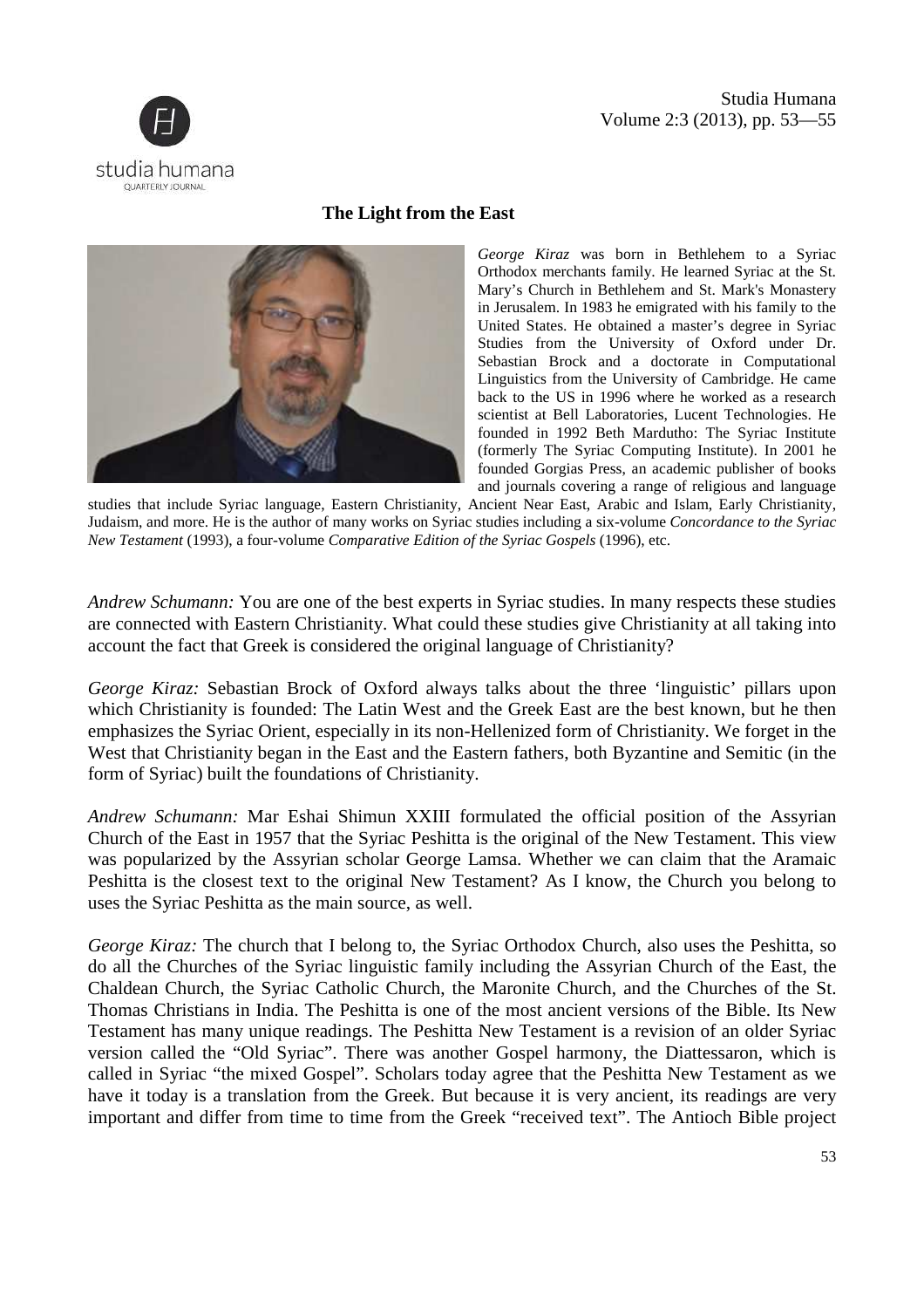brings a modern English translation of the Syriac Bible so that English speakers can appreciate the Syriac biblical text.

*Andrew Schumann:* His Eminence Mor Cyril Aphrem Karim ordained you Deacon (Ewangeloyo) in a grand ceremony at St. Mark's Cathedral which included numerous clergy and deacons from the archdiocese. His Eminence praised you for the contributions to the Syriac Orthodox worldwide community. For me it is a significant symbol that your scientific work in Syriac Studies is evaluated as a kind of spiritual mission of Ewangeloyo. How far do you feel that you have a special mission?

*George Kiraz:* It is difficult to separate the scholarly mission from the Church mission as Syriac is rooted in a Christian heritage. Having said that, one of course maintains all scholarly integrity when doing research. My mission is to serve the Syriac heritage in all its aspects, both secularly and religious. The ordination demonstrates the appreciation of the hierarchy to the scholarly work that is being done.

*Andrew Schumann:* You have studied Syriac from the point of view of religious studies as well as of computational linguistics, e.g., on the one hand, you published the book *Comparative Edition of the Syriac Gospels: Aligning the Old Syriac (Sinaiticus, Curetonianus), Peshitta and Harklean Versions* (1996), and, on the other hand, you designed the first computer fonts for Syriac in 1986 and later you designed Syriac fonts that became the most useful till now. What does this combination of religious and computational aspects give?

*George Kiraz:* It is the blend of computational linguistics and Syriac studies that excites me when I do my work. It is a weird combination, but I managed to make it work for me and for the projects I am involved in. The computational power allows me to do things faster and in unprecedented speed and efficiency. Having been raised in a Christian environment and Syriac being what it is, I see my work that stems from Syriac and computing united under one umbrella. Using the metaphor that miaphysites use for the description of the Nature of Christ: it is like an iron put on fire. Once you pick it up, it is difficult to separate the fire from the metal. I see computing and Syriac blending together.

*Andrew Schumann:* How do you understand Heidegger's famous phrase 'Die Sprache ist das Haus des Seins' in relation to Syriac? What is it the Syriac home, the Syriac universe? How does it differ from other universes?

*George Kiraz:* Language lies at the heart of one's identity. This cannot be emphasized more in the case of Syriac. Today, Syriac Christians are spread all over the world and Syriac Christianity is in danger. The more turbulent the Middle East becomes, the more we see immigrants leaving the Middle East to the West. But in the west, we know that no community can survive for more than 3 or 4 generations. It is with the use of the Syriac language as an identity tool that we can try to prolong the life of Syriac Christianity. I speak Classical Syriac with my kids, and they answer me in a blend of Syriac-English language. It is crazy but gives them the sense that they have a Syriac identity.

*Andrew Schumann:* Could you please tell us about some present and future projects of Beth Mardutho directed by you?

*George Kiraz:* Beth Mardutho publishes the peer-reviewed academic journal *Hugoye: Journal of Syriac Studies*. Recently, it finished publishing the first Syriac encyclopaedia title the *Gorgias*